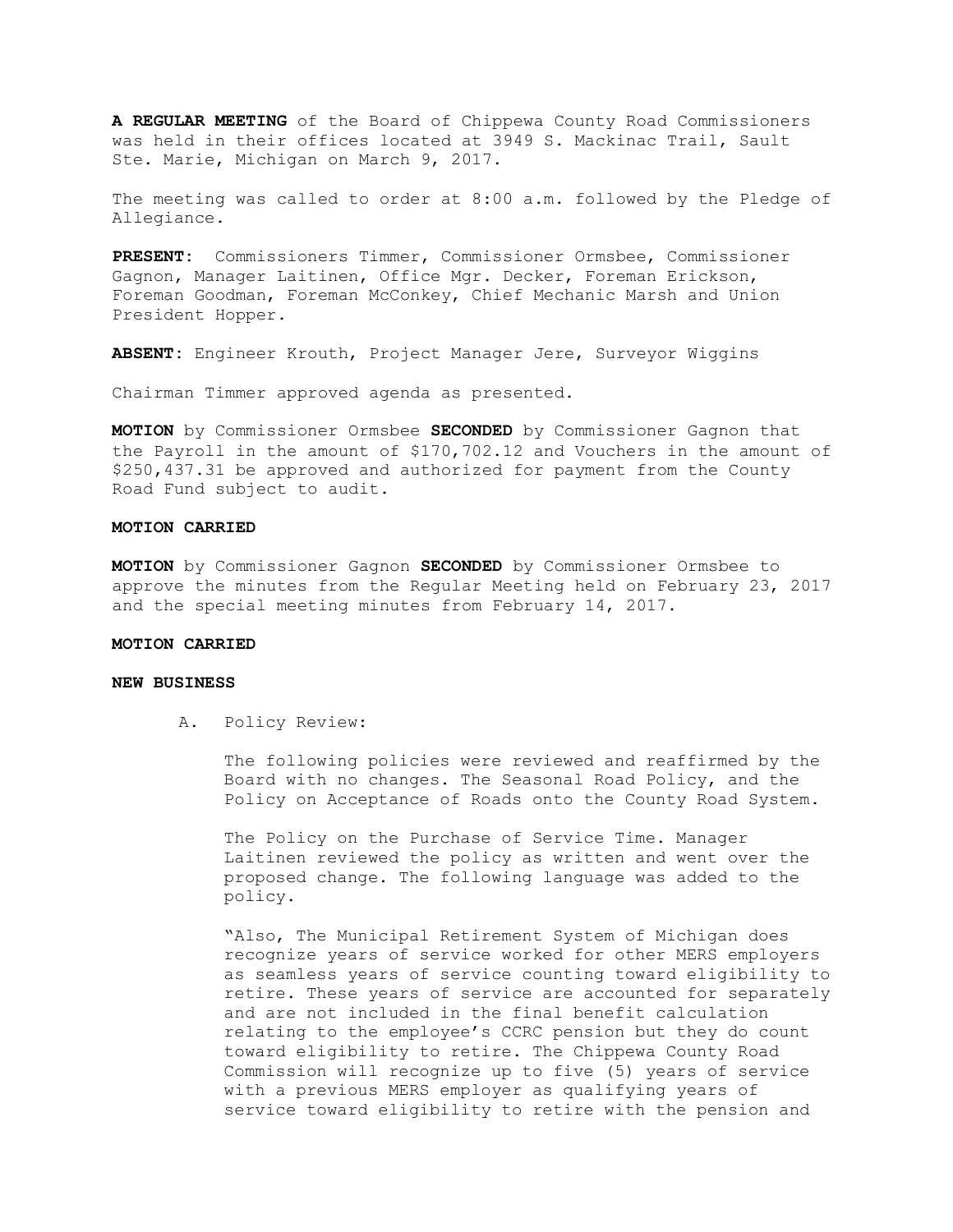health benefits in effect in the collective bargaining agreement at the time of retirement."

**MOTION** by Commissioner Ormsbee **SECONDED** by Commissioner Gagnon to approve and modify the Policy on the Purchase of Service Time to accept MERS time with another employer up to 5 years.

## **MOTION CARRIED**

B. Candidates for MCRCSIP Board of Directors.

Manager Laitinen notified the Board that Michigan County Road Commission Self Insurance Pool is looking for any interested persons to serve on the Board of Directors. The Board meets quarterly at various locations throughout the State. The newly appointed members will be announced in July.

# **PUBLIC COMMENTS**

Kinross Township Supervisor informed the Board that next fall they will be recognizing the 40 year anniversary of the closing of the Kincheloe AFB. Mr. Moore also noted that the MTA meeting will be held tonight at 6:30 at the Kinross Township Hall. Lastly he reported that the Township had a water main break on M-80. He thanked the Road Commission for their help while the repairs were made.

Union President Hopper thanked the Board for the change to the Policy on the Purchase of Time.

### **STAFF REPORTS**

Foreman Erickson

- · Mixed bag of weather, wind-snow-ice.
- · Back gravel roads are in tough shape.
- · Removing snowpack from ditches to improve water flow.
- · Crew doing a great job.

# Foreman Goodman

- · Roller coaster of weather.
- · Working on ditch clearing and water problems.
- · Gravel Roads a muddy mess, to soft to work on.
- · The crew did a great job responding to the M-80 water main break.

Foreman McConkey

- · Keeping up with all of the weather changes.
- · Working on ditches, trying to get the melting water away.
- · Mechanic shop repairing and returning trucks to service very quickly.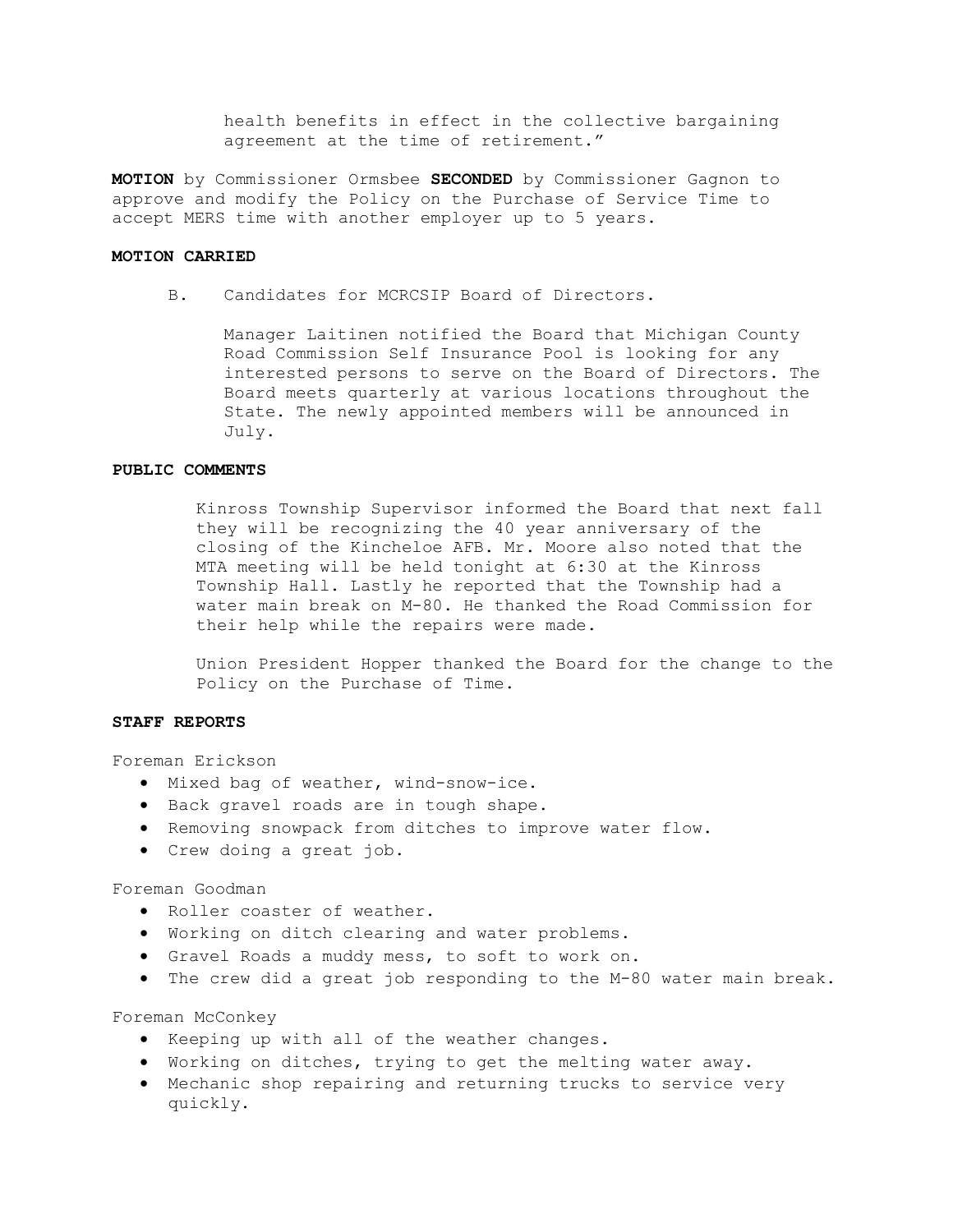Office Manager Decker

- · Working with the auditors this week
- · The 457 switch over in two weeks, on track.

Chief Mechanic Marsh

- · Shop has been busy
- · Priority's always changing.
- · Mechanics doing well.

Union President Hopper – Asked who was the holder of the Empower deposits. Office Manager Decker replied Greatwest Trust.

## **MANAGERS REPORT**

- · Weight restrictions are in effect. Project Manager Jere is issuing permits when possible. We have had good compliance. One individual on Drummond Island has had his permit revoked.
- · Manager Laitinen informed the Board that he has been watching Senate Bill #157 this is a bill to require contracts for certain public works project to have certain provisions; to require competition for the use or supply of certain materials and products on certain public works projects; to impose certain conditions and provide for certain exemptions; and to impose certain powers and duties on certain public entities and certain state and local officials. This could affect future road projects.
- · Manager Laitinen updated the Board on the progress of the Wetland Banking Board. He said the outline of the program is going well and that they hope to be letting projects soon. Discussion followed.
- · The Rural Task Force held a public hearing here on March 3rd to seek public input for possible STIP projects.
- · The Bay Mills Tribe will be holding a meeting to review their road inventory. Updating their inventory may result in possible funding increases.
- · The disc mower for the John Deere tractor has been ordered. Delivery time is 6 to 9 weeks.
- · Manager Laitinen reported that the new Dodge Ram 5500 sign truck has been ordered as well.
- · A second Water Main break took place within the City Limits at the Easterday Overpass. We provided traffic control and signage while the repairs were taking place.
- · Documents were received from Attorney Peter Wendling regarding Right-of-Way law. Chairman Timmer asked Manager Laitinen to forward the information to CRA.
- · A Bruce Township resident has complained about flooding along their portion of Ridge Road. Access in one direction can be blocked during heavy snow melting but the other direction from their home is clear for travel.